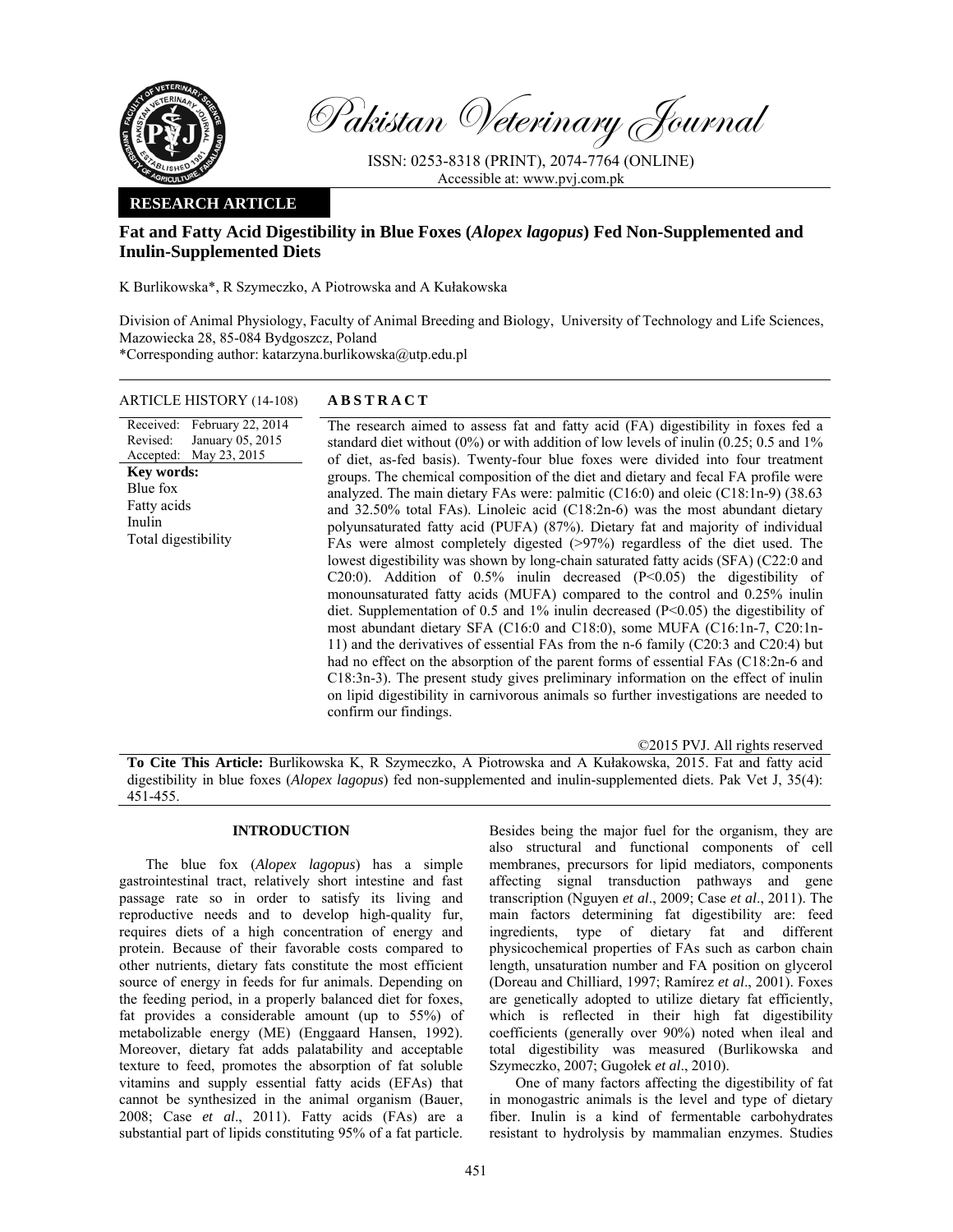conducted so far show that inulin-type fructans, defined as prebiotics, positively affect intestinal microbiota, decrease fecal odor components, reduce blood lipids, enhance mineral absorption and positively stimulate the immune system (Delgado *et al*., 2010; Curbelo *et al*., 2012). In canine, the main factors conditioning the effects of fructans supplementation are their form and level at which they are incorporated into the diet. According to Propst *et al*. (2003), the ideal low-level supplementation rate for dietary fructans should ensure optimal nutritional benefits, few if any adverse side-effects on the host, and finally allow for the production of an economical diet that seems even more important in case of fur-bearing than companion animals. The influence of dietary fructans on the nutrient digestibility in dogs and cats was studied but the results obtained are inconsistent (Hesta *et al*., 2001; Propst *et al*., 2003; Barry *et al*., 2009).

In the available literature, there is no information regarding the influence of dietary fructans on nutrient digestibility in carnivorous fur animals. Therefore, the present research aimed to estimate fat and FA digestibility in blue foxes fed a standard diet without and with lowlevels of inulin.

#### **MATERIALS AND METHODS**

All animal care procedures were approved by the Local Ethical Committee on Animal Testing at the University of Technology and Life Sciences in Bydgoszcz (No. 2/2010). The digestibility experiment was conducted in February 2010.

**Animals and diets:** Twenty-four 9-month-old blue fox males (mean BW 9.15±0.15 kg) were kept in a temperature-controlled room (12°C), housed individually in stainless steel cages  $(81 \times 65.5 \times 65.5 \text{ cm})$  with wire mesh floors and drip pans for excreta collection and had unlimited access to water. A 10h light: 14h dark cycle was applied.

The animals were fed a standard diet which was formulated to meet or slightly exceed the maintenance requirement of adult foxes (NRC, 1982). Dietary chemical composition, energy content and ME distribution from protein fat and carbohydrates are presented in Table 1. The standard diet was based on fish and poultry offal, meat meal and extruded cereals. Dried beet pulp was included as moderately fermentable fiber. The control diet had no added inulin. Three experimental diets were supplemented with increasing levels of inulin (FRUTAFIT® IQ ORAFTI, Belgium) 0.25, 0.5 and 1% (as-fed basis) added at the expense of beet pulp. Chromic oxide  $(Cr_2O_3, 5g kg^{-1})$  was used as a digestion marker. The diets were homogenized, divided into daily portions  $(376.81 \text{ kJ} \text{ ME kg}^{-1} \text{ of BW}; \text{ NRC}, 1982)$  and stored at -25°C until the beginning of the feeding experiment. The animals were fed once daily (8:00 h).

Foxes were randomly assigned to one of four diets in order to create treatment groups with similar BW. Total duration of the digestibility experiment lasted for 16 days: adaptation (12 days) and total collection of feces (4 days). Feces excreted during the collection phase were removed from the trays once a day in the morning, weighted and stored in plastic boxes at -25°C for subsequent analyses.

After the termination of the experiment, samples of the diets and feces were lyophilized and milled before further analyses.

**Chemical analyses:** The standard diet was analyzed for dry matter, crude protein (Kjeldahl-N x 6.25), ash and crude fiber according to AOAC (2010). The lipid content in the diet and feces was determined by the gravimetric method according to AOAC (2003) with a slight modification. A sample (approx. 0.5 g) was extracted with diethyl ether (4 ml) within 24 hours. The extraction procedure was repeated four times. The collected extracts were evaporated under nitrogen and dried at 105°C for 3 hours. Chromic oxide in the diet and feces was estimated by the method described by Kimura and Miller (1957).

Fatty acid composition of the diet and feces was analyzed after the extraction with chloroform-methanol (2:1) (Folch *et al*., 1957). The extracted lipids were hydrolyzed with 0.5M NaOH and esterified with 14% boron trifluoride methanol solution to obtain fatty acid methyl esters (FAMEs). FAMEs were analyzed by gas chromatography-mass spectrometry (GC-MS) using a PerkinElmer CLARUS 600 GC/MS model equipped with a PerkinElmer Elite-5MS capillary column (60m, 0.25 mm diameter, 0.5 µm film thickness). The temperature program was: from constant 140ºC for 4 min, with 4ºC/min gradient, to 270ºC (constant) for 5 min. The following parameters were applied: carrier gas He 6.0 (flow rate 1ml/min), split-less injector temperature 250ºC, transfer line temperature 290ºC, ion source temperature 250ºC. All the analyses were made in duplicate by the total ion current, TIC (MS scanning m/z: 35-400 Da).

**Calculations:** The content of N-free extractives was calculated by difference:

N-free extractives = dry matter – (crude protein + crude  $fat + crude fiber + crude ash)$ 

Metabolizable energy from protein, fat and carbohydrates was calculated with the use of factors given by Enggaard Hansen (1992).

Apparent total fat and FA digestibility was calculated by the following equation:

Digestibility  $(\%) = 100\% (\frac{\% \text{ Chromic oxide in diet}}{\% \text{ Chromic oxide in freeze}} \ge \frac{\% \text{ Fat/Fatty acid in faces}}{\% \text{ Fat/Fatty acid in diet}} \ge 100\%)$ 

**Statistical analysis:** Data were analyzed using the STATISTICA 8 software (StatSoft, Inc.®). The statistical comparison was made among four treatment groups. For the data that met the assumption of homogeneity of variance (Leven's test) and normal distribution (Shapiro-Wilk's W test) one-way ANOVA and the *post hoc* Tukey's test were used. The results are expressed as the mean and SEM. The nonparametric Kruskal-Wallis' test was used when variances were not homogeneous or when the data did not pass the normality test. The Kruskal-Wallis' test was followed by Dunn's nonparametric multiple comparison procedure. The data are presented as medians with range. Differences were considered significant at P<0.05.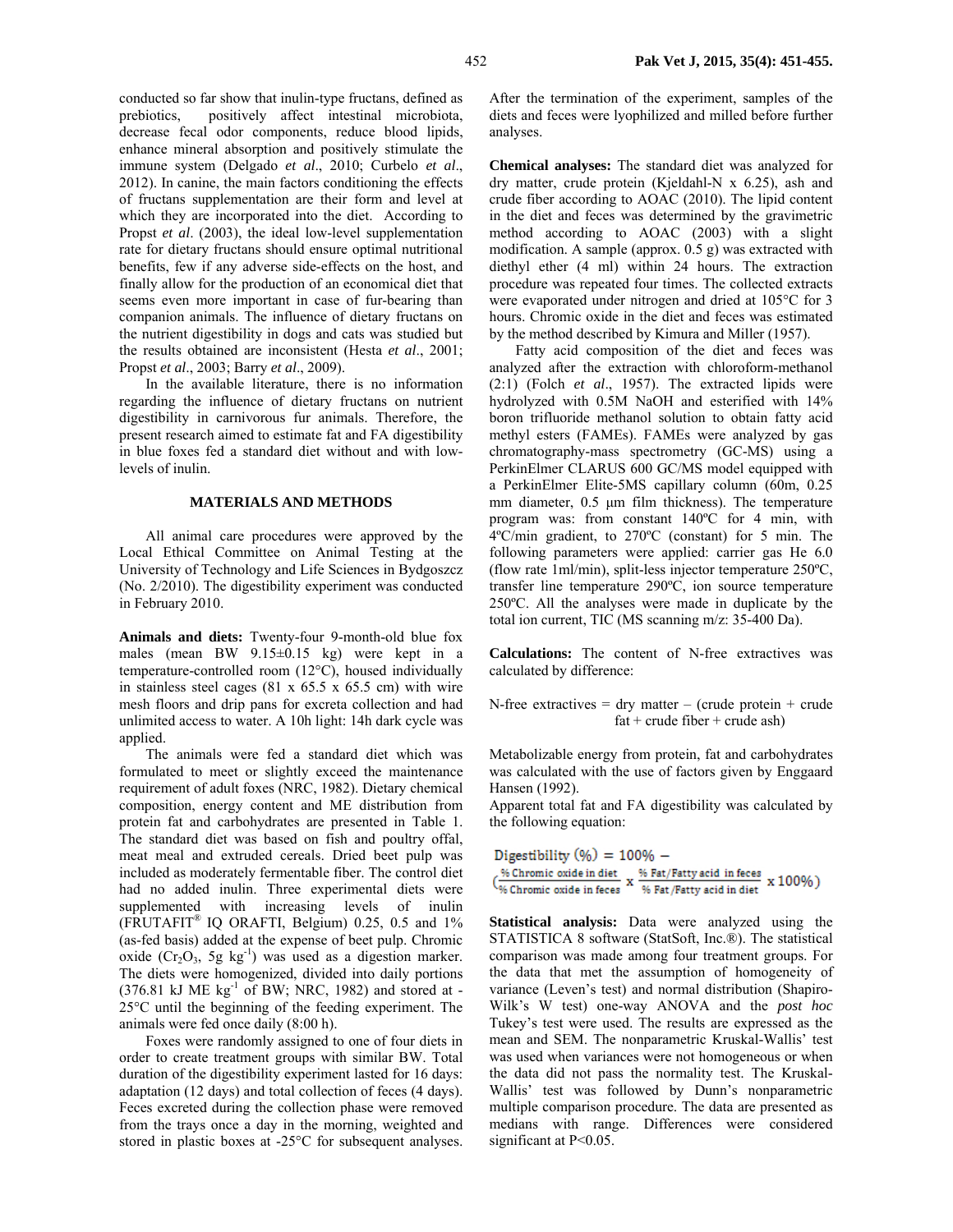**Table 1:** Ingredient and chemical composition of the standard blue fox diet

| ltem                                        | Standard diet  |  |  |
|---------------------------------------------|----------------|--|--|
| Ingredient, g kg <sup>-1</sup> as fed       |                |  |  |
| Fish offal                                  | 400            |  |  |
| Poultry offal                               | 223            |  |  |
| Meat meal                                   | 60             |  |  |
| <b>Extruded cereals</b>                     | 100            |  |  |
| Dried beet pulp                             | 20             |  |  |
| Vit.-min. Mix <sup>*</sup>                  | $\overline{2}$ |  |  |
| Water                                       | 195            |  |  |
| ME, k  $kg^{-1}$                            | 5025           |  |  |
| ME distribution (%) from:                   |                |  |  |
| Protein                                     | 37             |  |  |
| Fat                                         | 40             |  |  |
| Carbohydrates                               | 23             |  |  |
| Chemical composition, g kg <sup>-1</sup> DM |                |  |  |
| DM, g $kg^{-1}$ as fed                      | 253            |  |  |
| Crude protein                               | 368            |  |  |
| Crude fat                                   | 175.5          |  |  |
| Crude fiber                                 | 22             |  |  |
| Ash                                         | 123            |  |  |
| N-free extractives                          | 269.4          |  |  |

 $^*$ Guyofox Plus, concentration per 1 g: vit. A 3000 IU; D<sub>3</sub> 300 IU; E 50 mg; K 0.5 mg; B<sub>1</sub> 22 mg; B<sub>2</sub> 3 mg; B<sub>6</sub> 3 mg; B<sub>12</sub> 0.02 mg; H 0.03 mg; folic acid 0.3 mg; PP 5 mg; calcium panthotenate 3.15 mg; choline chloride 50 mg; Mn 7.5 mg; Zn 10 mg; organic Fe 20 mg; non-organic Fe 4.8 mg; Se 0.058 mg; Cu 1.25 mg; Co 0.01 mg.

**Table 2:** Fatty acid composition (% total fatty acids) of the standard blue fox diet

| Fatty acid (common name)         | Standard diet |  |  |
|----------------------------------|---------------|--|--|
| C 14:0 (myristic)                | 2.60          |  |  |
| C 15:0 (pentadecylic)            | 0.23          |  |  |
| C 16:0 (palmitic)                | 38.63         |  |  |
| C 17:0 (margaric)                | 0.20          |  |  |
| C 18:0 (stearic)                 | 5.66          |  |  |
| C 20:0 (arachidic)               | 0.04          |  |  |
| C 21:0 (heneicosylic)            | 0.01          |  |  |
| C 22:0 (behenic)                 | 0.01          |  |  |
| C 24:0 (lignoceric)              | 0.01          |  |  |
| SFA                              | 47.63         |  |  |
| C 14:1n-5 (miristoleic)          | 0.06          |  |  |
| C 16:1n-7 (palmitoleic)          | 10.29         |  |  |
| C 18:1 n-9 trans (elaidic)       | 4.90          |  |  |
| $C$ 18:1n-9 (oleic)              | 32.50         |  |  |
| C 20:1n-11 (gondoleic)           | 0.45          |  |  |
| C 22:1n-9 (erucic)               | 0.01          |  |  |
| C 24:1n-9 (nervonic)             | 0.01          |  |  |
| <b>MUFA</b>                      | 48.22         |  |  |
| C 18:2n-6 (linoleic)             | 3.62          |  |  |
| C 20:3n-6 (dihomo-γ-linoleic)    | 0.46          |  |  |
| C 20:4n-6 (arachidonic)          | 0.02          |  |  |
| Total n-6                        | 4.10          |  |  |
| C 18:3n-3 ( $\alpha$ -linolenic) | 0.01          |  |  |
| C 20:3n-3 (eicosatrienoic)       | 0.02          |  |  |
| Total n-3                        | 0.03          |  |  |
| <b>PUFA</b>                      | 4.IS          |  |  |

### **RESULTS**

Fatty acid composition of the dietary fat is presented in Table 2. Saturated (SFA) and monounsaturated fatty acids (MUFA) constituted more than 95% of total fatty acids (TFA). The main SFA were palmitic (C16:0), stearic (C18:0) and myristic acid (C14:0) (81, 12 and 5% SFA, respectively). The main MUFA were oleic (C18:1n-9), palmitoleic (C16:1n-7) and elaidic acid (C18:1n-9 trans) (67, 21 and 10% MUFA). The content of polyunsaturated fatty acids (PUFA) slightly exceeded 4% of TFA. Linoleic acid (C18:2n-6) was the main PUFA (87% PUFA).

During the whole experiment, the examined diets were well accepted by the animals and had 100% intake. The control blue foxes had very high (>99%) digestibility coefficients of fat and majority of determined FAs (Table 3). The lowest digestibility values in the inulin-free diet were noted for long-chain SFA i.e. C22:0 and C20:0. Among MUFA, nervonic acid (C24:1n-9) had the lowest digestibility. There were no significant differences among treatments in digestibility of fat, SFA and PUFA (Table 3). Supplementation of diets with 0.5% inulin significantly reduced MUFA digestibility compared to the control and 0.25% inulin diet. However, the highest amount of inulin (1%) had no effect on MUFA digestibility.

Digestibility coefficients of almost all individual FAs of the diets with inulin exceeded 97% except for C24:1n-9, C20:0 and especially C22:0, which showed the lowest digestibility coefficients (52.67-73.61%). Palmitic (C16:0) and stearic (C18:0) acids had significantly lower digestibility in the diets supplemented with 0.5 and 1% inulin compared to the control and 0.25% inulin groups. The negative effect of 0.5 and 1% inulin on FA digestibility was also noted in case of some MUFA (C16:1n-7 and C20:1n-11) and PUFA from n-6 family (C20:3 and C20:4). Digestibility of C21:0, C14:1n-5 and C22:1n-9 was significantly lower in 0.25 and 0.5% inulin diets but the highest level of inulin (1%) had no effect on their digestibility coefficients.

#### **DISCUSSION**

The main dietary ingredient commonly used as a source of ME for carnivorous fur-bearing animals is fat, mostly of animal origin, digestibility of which varies depending on different dietary factors and animal species. The digestibility coefficients of fat contained in standard feeds for foxes based on different animal offal generally exceed 95% (Burlikowska and Szymeczko, 2007; Gugołek *et al*., 2010). In the present experiment, blue foxes were fed diets based on animal offal and cereals. Both the energy content as well as ME distribution from protein, fat and carbohydrates were in accordance with the nutritional recommendations for adult foxes (Enggaard Hansen, 1992). Almost complete digestibility of dietary fat (>99%) was associated with the high quality of dietary fat (fish and poultry fat) and proves extremely high fat utilization in fur-bearing animals.

In the present study, digestibility coefficients for almost all individual FAs were over 97%. MUFA had higher digestibility as compared with their saturated counterparts (except for C24:0 and C24:1n-9), which coincides with the results of our earlier report on ileal digestibility of FAs in polar foxes (Burlikowska and Szymeczko, 2007). The greatest differences in MUFA and SFA digestibility were seen in case of long-chain FAs (C20 and C22). It is commonly known that FA chain length and unsaturation number influence fat absorption. In our study, especially MUFA of shorter chains had higher digestibility compared to long-chain MUFA. A similar trend was also observed in foxes fed different dietary fats when ileal and total digestibility was estimated (Burlikowska and Szymeczko, 2007). Generally, medium chain FAs are better absorbed than longer FAs because they can be solubilized in the aqueous phase of the intestinal contents, absorbed, bound to albumin and transported to the liver by the portal vein (Doreau and Chilliard, 1997; Ramirez *et al*., 2001).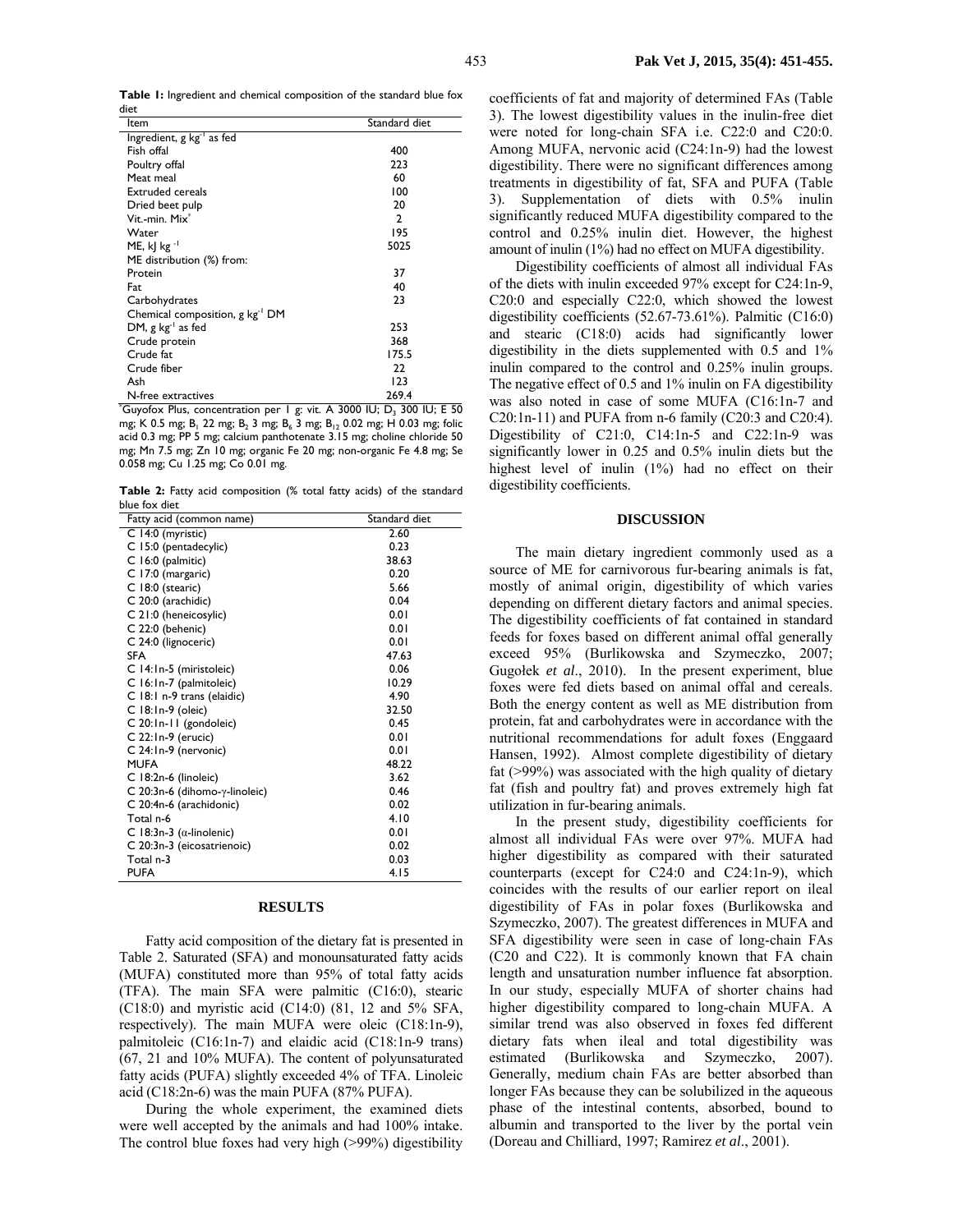| Item                     | Diet                      |                           |                          |                           |
|--------------------------|---------------------------|---------------------------|--------------------------|---------------------------|
|                          | 0% Inulin                 | 0.25% Inulin              | 0.5% Inulin              | 1% Inulin                 |
| Fat                      | 99.59±0.05                | 99.57±0.06                | $99.42 \pm 0.07$         | 99.45±0.04                |
| $C$ 14:0                 | 97.75±0.34                | 98.37±0.20                | 98.06±0.29               | 98.09±0.19                |
| $C$ 15:0                 | $97.93 + 0.19$            | 98.10±0.34                | $97.02 + 0.52$           | 97.68±0.20                |
| $C$ 16:0                 | 99.68 <sup>a</sup> ±0.04  | 99.68 <sup>a</sup> ±0.04  | $99.53^{b} \pm 0.05$     | 99.51 <sup>b</sup> ±0.05  |
| C17:0                    | 99.20±0.09                | $99.01 \pm 0.17$          | 98.66±0.15               | $98.82 \pm 0.12$          |
| $C$ 18:0                 | 99.19 <sup>a</sup> ±0.11  | 99.19 <sup>a</sup> ±0.09  | $98.81b \pm 0.11$        | $98.81b \pm 0.11$         |
| C.20:0                   | 78.85±2.50                | 84.99±2.08                | $81.02 \pm 2.74$         | 79.96±1.29                |
| C21:0                    | 99.55 <sup>a</sup> ±0.11  | 98.76 <sup>b</sup> ±0.20  | 98.57 <sup>b</sup> +0.26 | 99.04 <sup>ab</sup> ±0.10 |
| C 22:0                   | 69.85 <sup>ac</sup> ±2.34 | 73.61 <sup>a</sup> ±3.84  | $62.10^{bc}$ ±4.81       | 52.67 <sup>b</sup> ±2.95  |
| C <sub>24:0</sub>        | 99.92+0.01                | 99.90+0.02                | 99.89±0.01               | 99.90+0.01                |
| <b>SFA</b>               | 99.94±0.07                | 99.48±0.04                | 99.29±0.08               | 99.28±0.06                |
|                          |                           |                           |                          |                           |
| $C.14:1n-5$              | 99.93 <sup>a</sup> ±0.03  | $99.77^{\rm b}$ ±0.04     | $99.74^{\circ}$ ±0.05    | 99 84 <sup>ab</sup> +0.04 |
| $C$ 16:1n-7              | 99.84 <sup>a</sup> ±0.02  | 99.82 <sup>ac</sup> ±0.03 | 99.70 <sup>b</sup> ±0.04 | 99.75bc±0.02              |
| $C$ 18:1n-9              | 99.72                     | 99.68                     | 99.75                    | 99.90                     |
| trans <sup>1</sup>       | $(99.52 - 99.80)$         | $(99.24 - 99.82)$         | $(99.12 - 99.93)$        | $(99.87 - 99.92)$         |
| $C$ 18:1n-9              | 99.78±0.03                | 99.71±0.08                | 99.60±0.05               | 99.64±0.03                |
| $C$ 20: In-II            | 99.61 <sup>a</sup> ±0.05  | 99.38 <sup>ab</sup> ±0.12 | $99.11b \pm 0.11$        | 99.26 <sup>b</sup> ±0.07  |
| $C$ 22:1n-9              | 98.15 <sup>a</sup> ±0.40  | 95.97 <sup>b</sup> ±0.36  | $95.45^{\circ}$ ±0.73    | $96.88^{ab} \pm 0.45$     |
| $C$ 24:1n-9              | $93.55 \pm 1.77$          | $89.77 \pm 1.74$          | 87.66±1.47               | $92.20 \pm 1.74$          |
| <b>MUFA</b>              | 99.78 <sup>a</sup> ±0.03  | 99.78 <sup>a</sup> ±0.03  | 99.63 <sup>b</sup> ±0.05 | 99.68 <sup>ab</sup> ±0.03 |
|                          |                           |                           |                          |                           |
| $C$ 18:2n-6              | 98.95±0.16                | 99.16±0.26                | 98.49±0.19               | 98.54±0.14                |
| $C$ 20:3n-6              | 99.75 <sup>a</sup> ±0.03  | 99.61 <sup>ab</sup> ±0.08 | 99.44 <sup>b</sup> +0.07 | 99.54 <sup>b</sup> +0.04  |
| $C$ 20:4n-6              | 97.43 <sup>a</sup> ±0.84  | $96.87a + 1.11$           | 93.20 <sup>b</sup> ±0.91 | $93.51b \pm 1.05$         |
| $C$ 18:3n-3 <sup>1</sup> | 99.59                     | 99.65                     | 98.77                    | 98.62                     |
|                          | $(95.93 - 99.84)$         | $(82.58-99.85)$           | $(98.25 - 99.64)$        | $(96.87 - 99.83)$         |
| $C$ 20:3n-3              | 99.18 <sup>a</sup> ±0.26  | 98.49 <sup>ab</sup> ±0.45 | $97.85^{\rm b}$ ±0.24    | $98.60^{ab} \pm 0.13$     |
| <b>PUFA</b>              | 99.06±0.14                | 99.20±0.24                | 98.59±0.18               | 98.66±0.13                |
| <b>TFA</b>               | 99.59±0.05                | 99.58±0.06                | $99.42 \pm 0.07$         | 99.45±0.04                |

a, b, c Means in a row with different letters differ significantly (P<0.05); Data are expressed as medians (range).

In the available literature, there is no information concerning the influence of inulin-type fructans on the digestibility of fat and FAs in foxes. Studies on different animal species (dogs, cats, rats and pigs) revealed that the effects of dietary fructans on nutrient digestibility are divergent and depend mainly on the level and form (fructan chain length and rate of fermentation) in which prebiotics are incorporated into the diet, on the administration method, as well as on the composition of a basal diet (Hesta et al., 2001; Flickinger et al., 2003; Barry et al., 2009; Krejpcio et al., 2009; Hedemann and Knudsen, 2010). In our experiment, relatively low concentrations  $(0.25, 0.5, 0.1)$  and  $1\%)$  of inulin were used to minimalize the costs of diets and to avoid the adverse side-effects of fructans observed when higher supplementation was used (Diez et al., 1998; Hesta et al., 2001). Our study did not show any effect of inulin on the fat digestibility in blue foxes, which is in agreement with the results of some investigations on dogs, cats and rats (Propst et al., 2003; Krejpcio et al., 2009; Kanakupt et al., 2011). Lack of influence is probably due to the fact that inulin is almost completely degraded by colonic bacteria to soluble short chain FAs, thus does not interfere with absorption of fat from the gastrointestinal tract (Krejpcio et al., 2009). Contrary to our investigation, most experiments showed decline in fat digestibility (Diez et al., 1998; Hesta et al., 2001; Flickinger et al., 2003) and only a few revealed a positive effect of dietary inulin supplementation on nutrient digestibility (Barry et al., 2009; Hedemann and Knudsen, 2010).

No data are available on the influence of inulin on FA digestibility in monogastric animals. In the present study, the addition of inulin did not influence the digestibility of TFA, SFA and PUFA. Compared to the nonsupplemented diet, MUFA digestibility was significantly lower in foxes fed with  $0.5\%$  inulin but the lower  $(0.25\%)$ or higher inclusion  $(1\%)$  had no effect. Generally, only small differences among mean values of digestibility coefficients for individual FAs were observed in our experiment. However, in some cases, the statistical analysis revealed significant differences  $(P<0.05)$ , which was a result of extremely small intragroup variance. The most abundant dietary FA was palmitic acid (C16:0) that is generally the most common among SFA of animal diets (Nguyen et al., 2009). Decrease in digestibility of C16:0 and C18:0 in diets with 0.5 and 1% inulin could be indirectly related to the bifidogenic effect of inulin. In our previous study, the addition of 1% inulin resulted in a considerably larger number of lactic acid bacteria in the colon of polar foxes compared to the non-supplemented group (Marć-Pieńkowska et al., 2012). According to Hesta et al. (2001), lower apparent digestibility of crude fat observed in cats fed diets with inulin can be related with the fact that certain amounts of lipids are present in the membranes of large intestine bacteria. Furthermore, Hopkins et al. (2001) showed that the main cellular FAs of bacterial populations isolated from human feces were C16:0 and C18:0 which could, to some extent, explain the lower digestibility of these FAs determined in our experiment.

We did not find any influence of dietary inulin on PUFA digestibility. The two real main dietary EFAs for foxes are linoleic acid  $(LA)$  (C18:2n-6) and  $\alpha$ -linolenic acid (ALA) (C18:3n-3) (NRC, 1982). Linoleic acid is generally thought to be responsible for maintaining the epidermal water barrier of the skin resulting in a healthy skin and well developed fur whereas ALA is a parent form of physiologically essential long-chain PUFA from n-3 family (NRC, 1982; Bauer, 2008; Case et al., 2011). In our study, the addition of inulin had no effect on LA and ALA digestibility which were 98.49 - 99.16 and 98.62 -99.65%, respectively. However, LA derivatives (C20:3n-6 and C 20:4n-6) had significantly lower digestibility in diets supplemented with 0.5 and 1% inulin compared to controls. Previous experiments on foxes fed diets with different levels and type of fat also showed high (generally exceeding 90%) total digestibility of LA and ALA (Rouvinen et al., 1988).

Conclusion: The present study demonstrates that in properly balanced diets covering maintenance requirement of adult blue foxes, fat is almost completely digested. Digestibility coefficients of fatty acids generally exceed 97% except for some of long-chain SFA. Low levels of dietary inulin have no effect on fat digestibility. Supplementation of 0.5 and 1% inulin decreases i.a. the digestibility of most abundant dietary SFA (C16:0 and C18:0) and derivatives of EFAs from n-6 family but has no effect on the absorption of their parent forms. Since the effect of inulin-type fructans on nutrient digestibility in carnivorous fur-bearing animals was not studied earlier, further investigations are needed to confirm the results of the present experiment.